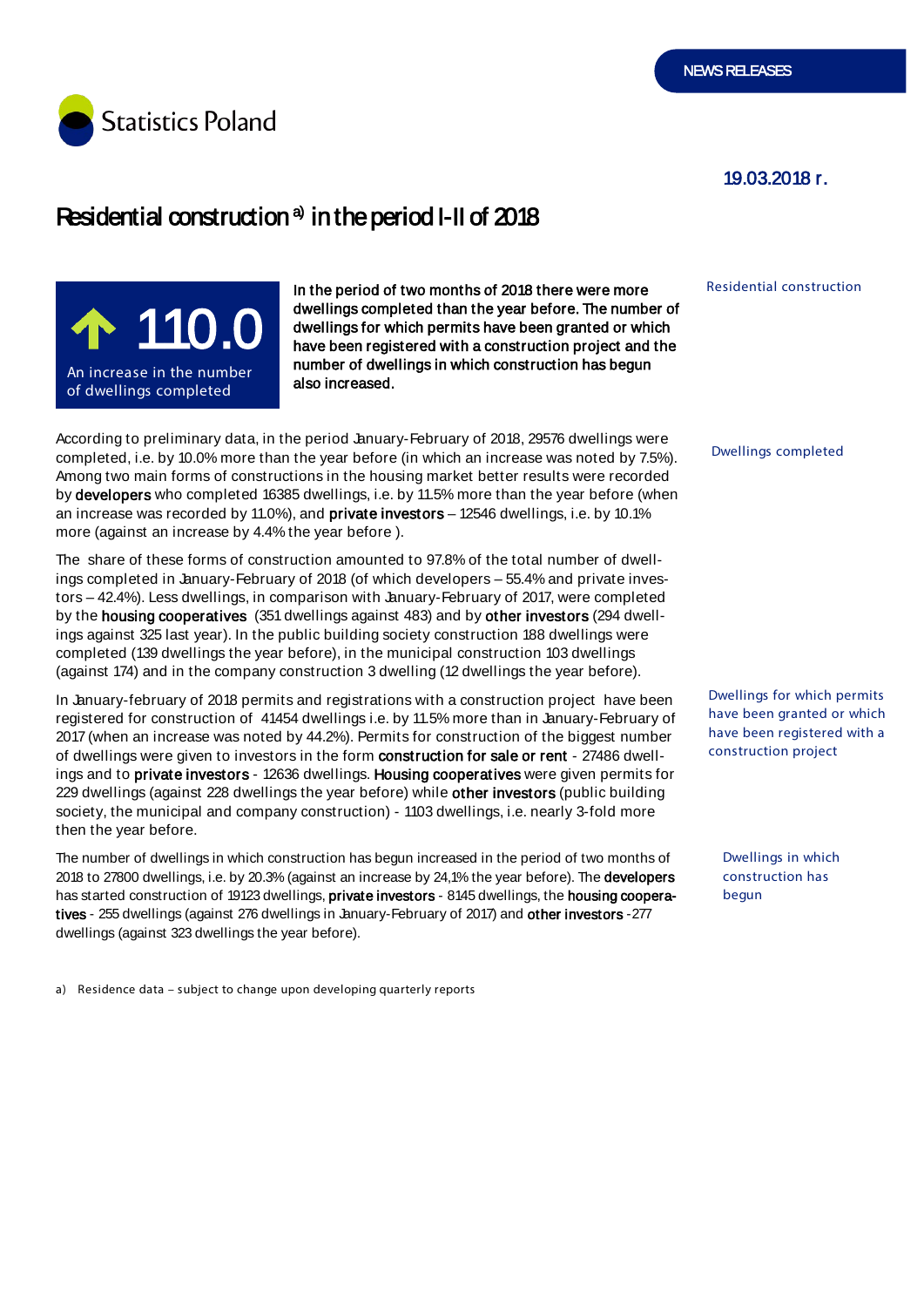#### Chart 1. Construction activity in the scope of construction of dwellings



- dwellings for which permits have been granted or which have been registered with a construction projekt

## Table 1. Residential construction results  $^{\textit{b)}}$

### Residential construction results

| Forms of construction | 2018   |               |          |        |               |  |
|-----------------------|--------|---------------|----------|--------|---------------|--|
|                       |        |               |          | I-II   |               |  |
|                       | number | $II$ 2017=100 | 2018=100 | number | I-II 2017=100 |  |
| Dwellings completed   |        |               |          |        |               |  |

| <b>Total</b>       | 16015 | 138.7 | 118.1               | 29576 | 110.0 |
|--------------------|-------|-------|---------------------|-------|-------|
| Private            | 6138  | 114.5 | 95.8                | 12546 | 110.1 |
| For sale or rent   | 9460  | 164.1 | 136.6               | 16385 | 111.5 |
| Cooperative        | 240   | 87.9  | more than<br>2-fold | 351   | 72.7  |
| Rest <sup>c)</sup> | 177   | 120.4 | 151.3               | 294   | 90.5  |

#### Dwellings in which construction has begun

| Total            | 13851 | 116.3               | 99.3  | 27800 | 120.3                  |
|------------------|-------|---------------------|-------|-------|------------------------|
| Private          | 4558  | $X$ <sup>d)</sup>   | 127.1 | 8145  | $\times$ <sup>d)</sup> |
| For sale or rent | 8978  | $X^{d}$             | 88.5  | 19123 | $\times$ <sup>d)</sup> |
| Cooperative      | 144   | 76,2                | 129.7 | 255   | 92.4                   |
| $Rest^c$         | 171   | more than<br>7-fold | 161.3 | 277   | 85.8                   |

Dwellings for which permits have been granted or which have been registered with a construction project

| <b>Total</b>     | 20671 | 93.2                 | 99.5                | 41454 | 111.5                |
|------------------|-------|----------------------|---------------------|-------|----------------------|
| Private          | 6598  | $x^{\boldsymbol{d}}$ | 109.3               | 12636 | $x^{\boldsymbol{d}}$ |
| For sale or rent | 13073 | $x^{\boldsymbol{d}}$ | 90.7                | 27486 | $x^{\boldsymbol{d}}$ |
| Cooperative      | 53    | 51.5                 | 30.1                | 229   | 100.4                |
| $Rest^c$         | 947   | more than<br>5-fold  | more than<br>6-fold | 1103  | nearly<br>3-fold     |

b) Since January of 2018 data regarding the effects of "the individual construction" concern only dwellings realized for the investor's own needs; dwellings for sale or rent (included into this form of construction so far) have been included into the form of "construction designated for sale or rent" .c) The company, municipal and public building society construction. d) According to the revised scope of forms of construction, indices in relation to the corresponding period of the previous year will be presented from January of 2019.